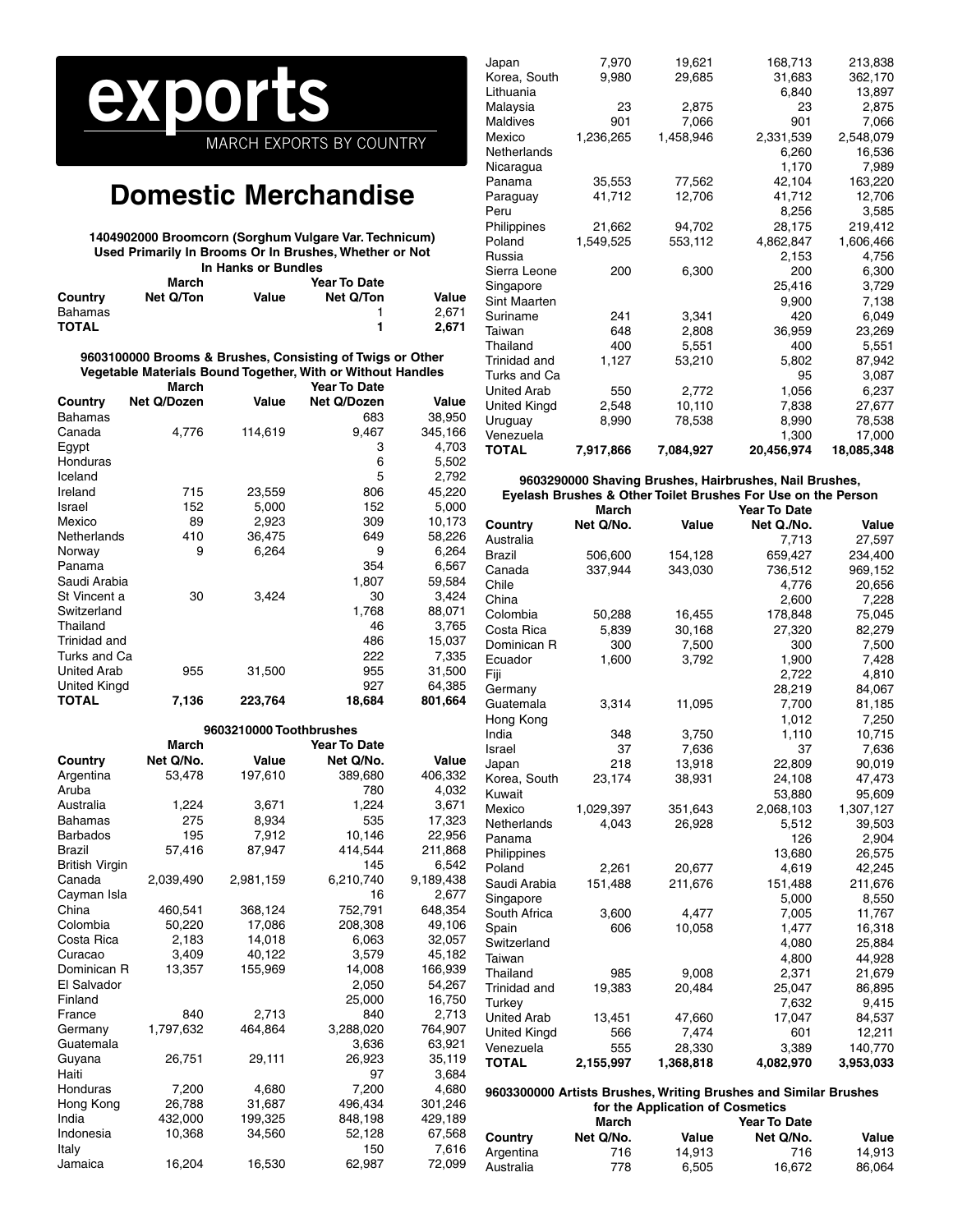| Belgium                  | 7,493              | 15,237                   | 13,175              | 95,923            | <b>TOTAL</b>                      | 116,532    | 517,735                          | 601,524                                                       | 1,642,874        |
|--------------------------|--------------------|--------------------------|---------------------|-------------------|-----------------------------------|------------|----------------------------------|---------------------------------------------------------------|------------------|
| <b>Brazil</b>            | 2,646              | 68,314                   | 22,956              | 153,391           |                                   |            |                                  |                                                               |                  |
| Canada                   | 365,088            | 1,492,360                | 956,105             | 3,214,013         |                                   |            | 9603404020 Paint Pads            |                                                               |                  |
| Chile<br>China           | 117                | 10,266                   | 117                 | 10,266            |                                   | March      |                                  | <b>Year To Date</b>                                           |                  |
| Colombia                 | 35,717             | 110,976                  | 52,212<br>920       | 275,329<br>15,831 | Country<br><b>Bahamas</b>         | Net Q/No.  | Value                            | Net Q/No.<br>1,560                                            | Value<br>6,167   |
| Czech Repub              | 15,000             | 6,219                    | 16,780              | 11,213            | Finland                           | 9,520      | 13,330                           | 9,520                                                         | 13,330           |
| Dominican R              | 2                  | 4,825                    | $\overline{c}$      | 4,825             | Germany                           |            |                                  | 630                                                           | 6,760            |
| Ecuador                  | 2,536              | 9,917                    | 2,536               | 9,917             | Japan                             | 430        | 2,836                            | 430                                                           | 2,836            |
| Estonia                  |                    |                          | 450                 | 4,571             | Mexico                            | 432        | 3,174                            | 432                                                           | 3,174            |
| France                   |                    |                          | 3,226               | 34,850            | Venezuela                         |            |                                  | 10                                                            | 3,024            |
| Germany                  | 1,828              | 18,757                   | 3,520               | 27,462            | <b>TOTAL</b>                      | 10,382     | 19,340                           | 12,582                                                        | 35,291           |
| Guatemala<br>Honduras    | 312                | 8,536                    | 365<br>1,050        | 3,158<br>27,071   |                                   |            |                                  | 9603404050 Paint, Distemper, Varnish or Similar Brushes       |                  |
| Hong Kong                |                    |                          | 4,112               | 17,105            |                                   |            | (Except Brushes of 9603.30)      |                                                               |                  |
| India                    | 1,790              | 9,563                    | 287,833             | 431,926           |                                   | March      |                                  | <b>Year To Date</b>                                           |                  |
| Ireland                  |                    |                          | 1,734               | 6,929             | Country                           | Net Q/No.  | Value                            | Net Q/No.                                                     | Value            |
| Israel                   | 897                | 2,962                    | 897                 | 2,962             | Bahamas                           |            |                                  | 10,346                                                        | 24,658           |
| Japan                    | 3,520              | 13,994                   | 3,520               | 13,994            | <b>Barbados</b>                   | 259        | 5,978                            | 259                                                           | 5,978            |
| Korea, South             |                    |                          | 1,527               | 49,868            | <b>Belarus</b>                    |            |                                  | 5,802                                                         | 19,319           |
| Kyrgyzstan<br>Malaysia   | 43<br>1,500        | 13,488<br>4,321          | 135<br>1,500        | 45,592<br>4,321   | Belgium<br><b>Belize</b>          | 4,332      | 100.077                          | 4,332<br>1,870                                                | 100,077<br>4,052 |
| Mexico                   | 23,945             | 127,548                  | 49,121              | 290,668           | Bermuda                           |            |                                  | 2,396                                                         | 5,747            |
| Netherlands              | 8,500              | 41,225                   | 14,760              | 154,286           | <b>Brazil</b>                     | 606        | 14,000                           | 606                                                           | 14,000           |
| Panama                   |                    |                          | 2,094               | 3,909             | Canada                            | 88,616     | 668,766                          | 392,348                                                       | 1,990,013        |
| Peru                     |                    |                          | 3,045               | 12,876            | Cayman Isla                       | 1,307      | 12,130                           | 1,440                                                         | 15,069           |
| Philippines              | 192                | 2,724                    | 192                 | 2,724             | Chile                             |            |                                  | 299                                                           | 6,896            |
| Singapore                | 703                | 9,980                    | 703                 | 9,980             | China                             | 10,552     | 191,340                          | 12,316                                                        | 266,493          |
| Slovenia                 |                    |                          | 12                  | 5,443             | Colombia                          |            |                                  | 189                                                           | 4,370            |
| South Africa<br>Spain    | 1                  | 2,514                    | 5,928<br>1          | 14,632<br>2,514   | Czech Repub<br>El Salvador        | 667        | 15,403                           | 922<br>2,435                                                  | 8,806<br>33,652  |
| Sweden                   |                    |                          | 173                 | 60,832            | Fiji                              | 358        | 8,259                            | 358                                                           | 8,259            |
| Thailand                 |                    |                          | 2,754               | 17,494            | Finland                           | 500        | 2,935                            | 1,636                                                         | 13,098           |
| United Arab              | 1,473              | 7,245                    | 1,789               | 10,931            | France                            | 150        | 20,700                           | 866                                                           | 26,460           |
| United Kingd             | 8,460              | 54,885                   | 19,510              | 159,204           | Germany                           | 2,232      | 17,053                           | 6,172                                                         | 39,328           |
| Vietnam                  | 1,000              | 3,980                    | 1,000               | 3,980             | Greece                            | 8          | 8,525                            | 8                                                             | 8,525            |
| <b>TOTAL</b>             | 484,257            | 2,061,254                | 1,493,142           | 5,310,967         | Ireland                           |            |                                  | 1,866                                                         | 4,671            |
|                          |                    |                          |                     |                   | Italy                             | 1,000      | 4,190                            | 3,960                                                         | 22,716           |
|                          |                    |                          |                     |                   |                                   |            |                                  |                                                               |                  |
|                          |                    | 9603402000 Paint Rollers |                     |                   | Jamaica                           | 1,764      | 3,743                            | 1,764                                                         | 3,743            |
|                          | March              |                          | <b>Year To Date</b> |                   | Japan                             | 932        | 6,737                            | 1,940                                                         | 9,277            |
| Country<br>Aruba         | Net Q/No.<br>2,040 | Value<br>2,515           | Net Q/No.<br>2,040  | Value<br>2,515    | Korea, South<br>Kuwait            | 5,866<br>6 | 134,753<br>5,049                 | 19,076<br>6                                                   | 456,879<br>5,049 |
| Australia                |                    |                          | 10,008              | 16,413            | Lithuania                         | 1,365      | 31,520                           | 1,365                                                         | 31,520           |
| <b>Barbados</b>          |                    |                          | 348                 | 4,589             | Malaysia                          | 546        | 4,309                            | 546                                                           | 4,309            |
| <b>Belarus</b>           |                    |                          | 15,792              | 32,317            | Mexico                            | 12,277     | 33,192                           | 31,215                                                        | 106.809          |
| Belgium                  | 7,582              | 100,077                  | 11,302              | 104,161           | Netherlands                       |            |                                  | 144                                                           | 6,520            |
| Bermuda                  | 1,820              | 5,515                    | 3,025               | 9,186             | New Zealand                       |            |                                  | 5,686                                                         | 25,717           |
| Brazil                   |                    |                          | 4,800               | 10,944            | Panama                            | 903        | 3,080                            | 1,103                                                         | 7,700            |
| Canada<br>Cayman Isla    | 49,776             | 127,172                  | 140,014             | 416,655           | Poland<br>Russia                  | 577        | 5,147                            | 2,577                                                         | 15,647           |
| China                    | 1,230              | 2,798                    | 1,230<br>240        | 2,798<br>3,171    | Saudi Arabia                      | 87         | 3,045                            | 1,788<br>87                                                   | 2,881<br>3,045   |
| Colombia                 | 329                | 4,338                    | 329                 | 4,338             | Singapore                         |            |                                  | 525                                                           | 3,408            |
| Costa Rica               | 211                | 22,306                   | 211                 | 22,306            | Sint Maarten                      | 966        | 4,186                            | 966                                                           | 4,186            |
| Dominican R              |                    |                          | 3,570               | 137,930           | Slovakia                          |            |                                  | 4,600                                                         | 28,892           |
| El Salvador              | 2,243              | 29,698                   | 3,809               | 32,508            | Slovenia                          |            |                                  | 1,500                                                         | 8,565            |
| Fiji                     | 4,622              | 9,117                    | 4,622               | 9,117             | St Vincent a                      |            |                                  | 486                                                           | 2,889            |
| France                   | 300                | 8,388                    | 300                 | 8,388             | Switzerland                       | 1,000      | 8,200                            | 1,000                                                         | 8,200            |
| Germany<br>Grenada       | 1,650<br>1,474     | 6,822<br>3,930           | 3,403<br>1,474      | 18,459            | Taiwan<br>Trinidad and            | 1,008      | 6,737                            | 2,940<br>6,156                                                | 12,915           |
| Guatemala                |                    |                          | 6                   | 3,930<br>2,628    | <b>United Arab</b>                | 9          | 3,497                            | 9                                                             | 16,495<br>3,497  |
| Honduras                 |                    |                          | 2,736               | 5,415             | <b>United Kingd</b>               | 89,001     | 424,428                          | 184,597                                                       | 956,803          |
| India                    |                    |                          | 31,709              | 90,394            | TOTAL                             | 226,894    | 1,746,979                        | 720,502                                                       | 4,347,133        |
| Ireland                  | 20                 | 3,470                    | 4,824               | 14,725            |                                   |            |                                  |                                                               |                  |
| Jamaica                  | 1,640              | 7,201                    | 1,640               | 7,201             |                                   |            |                                  | 9603900000 Hand-Operated Mechanical Floor Sweepers,           |                  |
| Korea, South             | 3,076              | 11,390                   | 3,085               | 15,645            |                                   |            |                                  | Not Motorized, Mops & Feather Dusters; Prepared Knots & Tufts |                  |
| Lithuania<br>Malaysia    | 1,000              | 5,000                    | 1,656               | 7,985<br>15,039   |                                   | March      | for Broom or Brush Making, NESOI | <b>Year To Date</b>                                           |                  |
| Mexico                   | 18,399             | 99,031                   | 3,010<br>135,591    | 365,439           | Country                           | Net Q/No.  | Value                            | Net Q/No.                                                     | Value            |
| Netherlands              |                    |                          | 140                 | 3,777             | Aruba                             | 360        | 24,374                           | 1,361                                                         | 36,670           |
| New Zealand              | 3,864              | 15,619                   | 13,604              | 51,330            | Australia                         | 41,119     | 368,064                          | 124,845                                                       | 1,119,860        |
| Philippines              | 3,581              | 10,279                   | 3,581               | 10,279            | Bahamas                           | 8,097      | 29,469                           | 9,137                                                         | 41,248           |
| Saudi Arabia             |                    |                          | 48,366              | 38,767            | Bangladesh                        |            |                                  | 23                                                            | 7,250            |
| South Africa<br>Thailand |                    |                          | 118,266<br>23       | 92,422<br>2,898   | <b>Barbados</b><br><b>Belarus</b> |            |                                  | 842<br>775                                                    | 8,744<br>6,200   |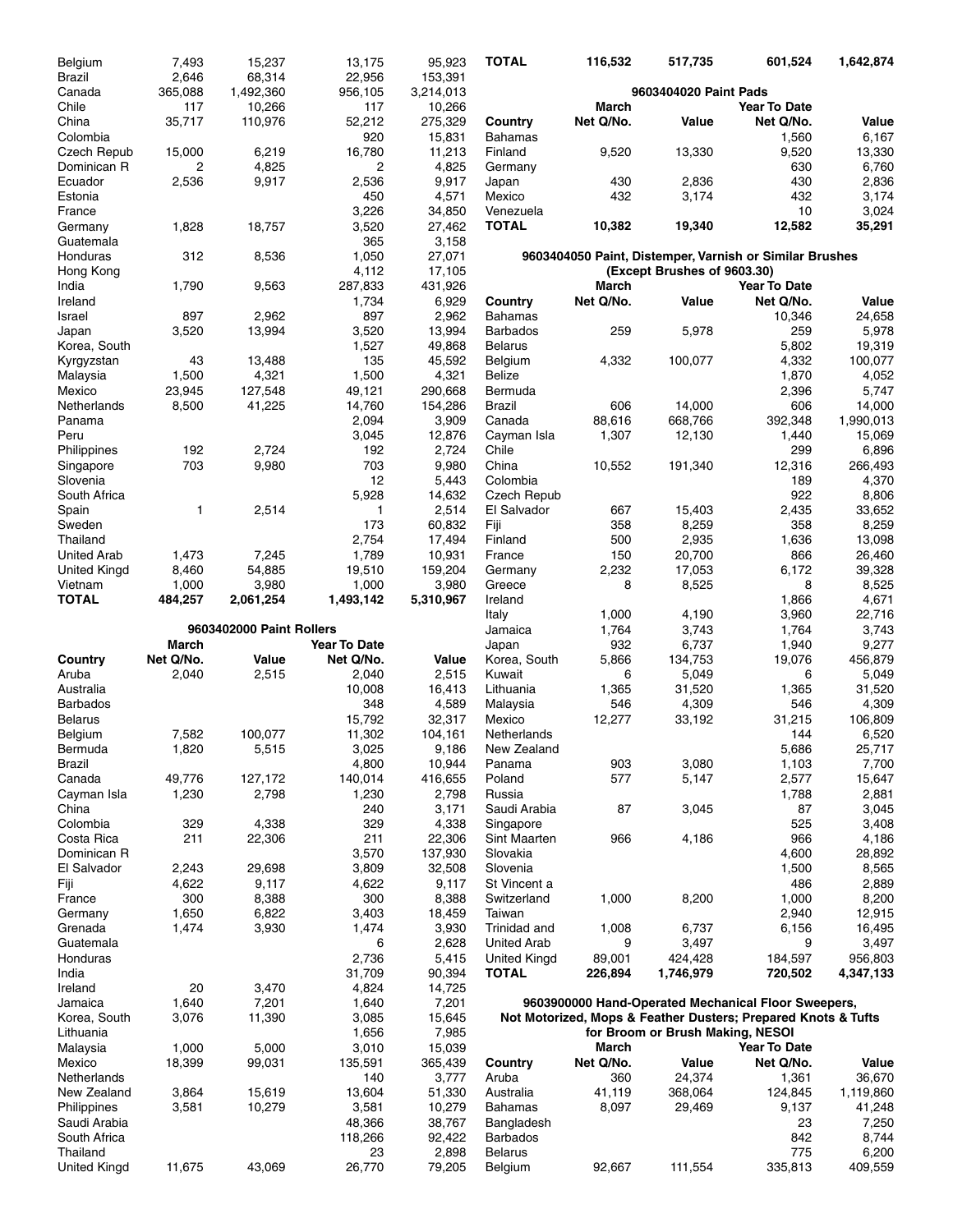| <b>Belize</b><br>Bermuda  | 126          | 5,428            | 126<br>$\mathbf{1}$ | 5,428<br>12,048   |                    |                    | and Hair and Waste Thereof         | 0502100000 Pigs', Hogs' or Boars' Bristles                                                                        |                    |
|---------------------------|--------------|------------------|---------------------|-------------------|--------------------|--------------------|------------------------------------|-------------------------------------------------------------------------------------------------------------------|--------------------|
| Brazil                    | 5,263        | 16,344           | 11,277              | 94,635            |                    | March              |                                    | <b>Year To Date</b>                                                                                               |                    |
| Canada                    | 1,150,065    | 7,563,436        | 3,069,133           | 16,190,686        | Country            | Net Q/KG           | Value                              | Net Q/KG                                                                                                          | Value              |
| Cayman Isla               |              |                  | 390                 | 2,645             | China              | 11,350             | 473,838                            | 53,400                                                                                                            | 1,590,082          |
| Chile                     | 107,060      | 62.512           | 393,986             | 212,301           | <b>TOTAL</b>       | 11,350             | 473,838                            | 53,400                                                                                                            | 1,590,082          |
| China                     | 55,753       | 179,499          | 65,297              | 353,523           |                    |                    |                                    |                                                                                                                   |                    |
| Colombia<br>Costa Rica    | 16,287       | 81,528           | 8,203<br>30,591     | 29,937<br>114,437 |                    |                    |                                    | 0511993300 Horsehair and Horsehair Waste, Whether or Not<br>Put Up As A Layer With or Without Supporting Material |                    |
| Czech Repub               | 484          | 3,591            | 2,296               | 17,844            |                    | <b>March</b>       |                                    | <b>Year To Date</b>                                                                                               |                    |
| Denmark                   | 1,000        | 4,430            | 14,905              | 92,005            | Country            | Net Q/KG           | Value                              | Net Q/KG                                                                                                          | Value              |
| Djibouti                  |              |                  | 2                   | 2,600             | Brazil             | 2                  | 2,495                              | 13                                                                                                                | 15,530             |
| Dominican R               | 4,809        | 24,534           | 16,624              | 149,471           | China              | 812                | 22,585                             | 2,969                                                                                                             | 73,236             |
| Ecuador                   | 3,244        | 17,186           | 16,292              | 58,226            | Germany            |                    |                                    | 8,250                                                                                                             | 109,873            |
| El Salvador               | 265          | 8,917            | 2,476               | 37,089            | Paraguay           |                    |                                    | 12,980                                                                                                            | 222,048            |
| Estonia                   |              |                  | 1,137<br>4,046      | 10,294<br>4,192   | <b>TOTAL</b>       | 814                | 25,080                             | 24,212                                                                                                            | 420,687            |
| Fiji<br>France            | 5,400        | 191,944          | 13,189              | 357,384           |                    |                    |                                    | 1404903000 Istle Used Primarily In Brooms or In Brushes,                                                          |                    |
| Germany                   | 33,403       | 135,135          | 61,662              | 273,588           |                    |                    | Whether or Not In Hanks or Bundles |                                                                                                                   |                    |
| Grenada                   | 100          | 2,561            | 100                 | 2,561             |                    | March              |                                    | <b>Year To Date</b>                                                                                               |                    |
| Guatemala                 | 253          | 9,849            | 2,679               | 43,505            | Country            | Net Q/KG           | Value                              | Net Q/KG                                                                                                          | Value              |
| Haiti                     |              |                  | 1,057               | 3,156             | Mexico             | 28,164             | 90,883                             | 60.543                                                                                                            | 226,271            |
| Honduras                  |              |                  | 733                 | 9,020             | <b>TOTAL</b>       | 28,164             | 90,883                             | 60,543                                                                                                            | 226,271            |
| Hong Kong                 | 6,716        | 43,922           | 39,112              | 108,372           |                    |                    |                                    |                                                                                                                   |                    |
| India                     | 442          | 27,755           | 3,104               | 57,553            |                    |                    |                                    | 4417002000 Broom and Mop Handles, 1.9 CM or More In                                                               |                    |
| Indonesia<br>Ireland      | 3,500<br>75  | 18,645<br>7,980  | 3,500<br>2,161      | 18,645<br>476,772 |                    | <b>March</b>       |                                    | Diameter and 97 CM or More In Length, Of Wood<br><b>Year To Date</b>                                              |                    |
| Israel                    | 1,950        | 32,266           | 5,739               | 53,319            | Country            | Net Q/No.          | Value                              | Net Q/No.                                                                                                         | Value              |
| Italy                     | 44,104       | 87,515           | 58,839              | 154,285           | Belgium            |                    |                                    | 37,800                                                                                                            | 50,015             |
| Jamaica                   | 400          | 4,908            | 2,896               | 12,130            | Brazil             | 381,559            | 378,611                            | 1,319,768                                                                                                         | 1,271,326          |
| Japan                     | 28,608       | 140,316          | 68,786              | 546,533           | Cambodia           | 81,358             | 69,940                             | 81,358                                                                                                            | 69,940             |
| Jordan                    |              |                  | 2,035               | 17,210            | China              | 341,207            | 283,065                            | 868,411                                                                                                           | 605,457            |
| Kenya                     |              |                  | 150                 | 13,758            | El Salvador        | 1,635              | 4,527                              | 1,635                                                                                                             | 4,527              |
| Korea, South              | 6,162        | 193,900          | 601,692             | 529,581           | Honduras           | 608,569            | 455,955                            | 2,430,435                                                                                                         | 1,219,465          |
| Kuwait<br>Malaysia        | 1,049        | 4,725            | 625<br>3,957        | 3,960<br>20,914   | India<br>Indonesia | 668                | 3,452                              | 668<br>84,113                                                                                                     | 3,452<br>90,782    |
| Mexico                    | 114,602      | 703,385          | 427,035             | 1,970,411         | Japan              | 288                | 3,574                              | 288                                                                                                               | 3,574              |
| Netherlands               | 3,978        | 42,783           | 40,071              | 210,308           | Mexico             | 4,410              | 8,289                              | 43,992                                                                                                            | 34,653             |
| New Zealand               | 504          | 5,543            | 1,755               | 33,547            | Sri Lanka          |                    |                                    | 21,550                                                                                                            | 9,256              |
| Nicaragua                 |              |                  | 717                 | 9,802             | Thailand           | 39,901             | 18,958                             | 39,901                                                                                                            | 18,958             |
| Norway                    | 12,063       | 116,238          | 13,143              | 120,439           | <b>TOTAL</b>       | 1,459,595          | 1,226,371                          | 4,929,919                                                                                                         | 3,381,405          |
| Panama                    | 1,891        | 11,975           | 11,695              | 38,699            |                    |                    |                                    |                                                                                                                   |                    |
| Paraguay<br>Peru          | 45<br>4,230  | 10,973<br>19,085 | 305<br>9,606        | 13,659            |                    | <b>March</b>       | 4417006000 Brush Backs, Of Wood    | <b>Year To Date</b>                                                                                               |                    |
| Philippines               | 31,374       | 79,452           | 32,527              | 51,940<br>100,152 | Country            | Net Q/No.          | Value                              | Net Q/No.                                                                                                         | Value              |
| Poland                    | 5,871        | 36,910           | 7,410               | 48,941            | Canada             | 172,759            | 81,522                             | 438,135                                                                                                           | 214,281            |
| Qatar                     |              |                  | 1,060               | 7,033             | China              |                    |                                    | 314,967                                                                                                           | 91,817             |
| Russia                    |              |                  | 5,736               | 85,623            | Indonesia          | 161,778            | 111,329                            | 349,673                                                                                                           | 229,716            |
| Saudi Arabia              | 2,530        | 34,344           | 13,398              | 137,627           | Sri Lanka          | 165,370            | 100,090                            | 360,595                                                                                                           | 233,419            |
| Singapore                 | 16,828       | 18,362           | 225,959             | 213,635           | <b>TOTAL</b>       | 499,907            | 292,941                            | 1,463,370                                                                                                         | 769,233            |
| Slovakia                  | 813          | 3,934            | 813                 | 3,934             |                    |                    |                                    |                                                                                                                   |                    |
| South Africa              | 4,210        | 42,885           | 4,210               | 42,885            |                    |                    |                                    | 7326908676 Metal Handles For Brooms, Mops, Paint Applicators                                                      |                    |
| Spain<br>St Kitts and     |              |                  | 4,300<br>262        | 20,575<br>2,661   | Country            | March<br>Net Q/No. | Value                              | <b>Year To Date</b><br>Net Q/No.                                                                                  | Value              |
| Sweden                    | 350          | 3,448            | 2,329               | 26,378            | <b>Brazil</b>      | 8,921              | 20,264                             | 36,617                                                                                                            | 39,811             |
| Switzerland               |              |                  | 782                 | 27,580            | Cambodia           |                    |                                    | 1,500                                                                                                             | 2,911              |
| Taiwan                    | 295          | 8,993            | 9,462               | 32,739            | Canada             | 6,223              | 19,108                             | 19,557                                                                                                            | 51,567             |
| Thailand                  | 6            | 4,831            | 756                 | 12,336            | China              | 1,369,972          | 1,180,607                          | 3,038,452                                                                                                         | 2,880,902          |
| Trinidad and              | 684          | 9,124            | 3,182               | 35,196            | Colombia           | 2,004              | 2,916                              | 2,004                                                                                                             | 2,916              |
| Turkey                    |              |                  | 4,010               | 20,477            | Denmark            | 3,928              | 23,086                             | 7,128                                                                                                             | 48,065             |
| <b>United Arab</b>        | 3,610        | 26,919           | 12,332              | 112,935           | Finland            | 4,933              | 17,903                             | 4,933                                                                                                             | 17,903             |
| United Kingd<br>Venezuela | 35,404<br>12 | 182,918<br>5,628 | 78,402<br>12        | 377,181<br>5,628  | Israel<br>Italy    | 447,572            | 635,958                            | 5,000<br>904,937                                                                                                  | 6,937<br>1,271,636 |
| Vietnam                   | 3,984        | 10,405           | 4,484               | 19,281            | Malaysia           | 5,324              | 11,982                             | 5,324                                                                                                             | 11,982             |
| <b>World Total</b>        | 1,862,045    | 10,780,422       | 5,897,347           | 25,500,740        | Spain              | 712,020            | 678,200                            | 1,449,780                                                                                                         | 1,626,193          |
|                           |              |                  |                     |                   | Taiwan             | 1,500              | 2,586                              | 8,050                                                                                                             | 13,961             |
|                           |              |                  |                     |                   | <b>TOTAL</b>       | 2,562,397          | 2,592,610                          | 5,483,282                                                                                                         | 5,974,784          |
|                           |              |                  |                     |                   |                    |                    |                                    |                                                                                                                   |                    |
|                           |              | <b>Imports</b>   |                     |                   |                    | March              |                                    | 9603100500 Wiskbrooms, of Broom Corn, LT=.96 EA. Prior to Entry<br><b>Year To Date</b>                            |                    |
|                           |              |                  |                     |                   | Country            | Net Q/No.          | Value                              | Net Q/No.                                                                                                         | Value              |
|                           |              |                  |                     |                   |                    |                    |                                    | $E = 700$                                                                                                         | 0.010              |

**9603100500 Wiskbrooms, of Broom Corn, LT=.96 EA. Prior to Entry March Year To Date**<br>Country Net Q/No. Value Net Q/No. **Country Net Q/No. Value Net Q/No. Value** Mexico 5,760 4,618 **TOTAL 5,760 4,618**

**9603104000 Other Brooms, of Broomcorn, LT=.96 EA, At Entry or**

MARCH IMPORTS BY COUNTRY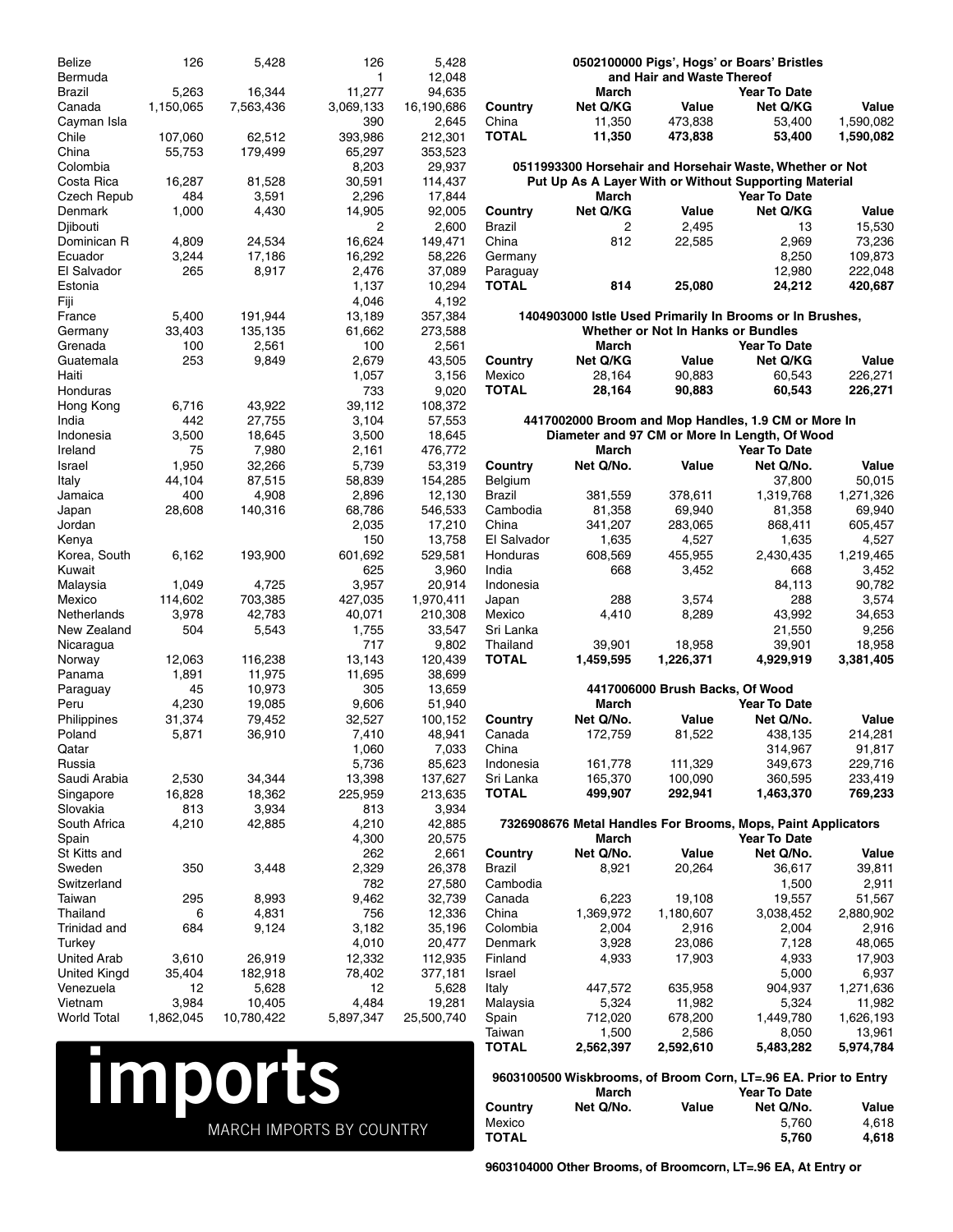|                     | <b>March</b> |                                     | Withdrawal For Consumption of GT=121,478 Dozen in Calendar Year<br><b>Year To Date</b> |           |
|---------------------|--------------|-------------------------------------|----------------------------------------------------------------------------------------|-----------|
| Country             | Net Q/No.    | Value                               | Net Q/No.                                                                              | Value     |
| Mexico              | 4,284        | 2,904                               | 16,548                                                                                 | 13,152    |
| <b>TOTAL</b>        | 4,284        | 2,904                               | 16,548                                                                                 | 13,152    |
|                     |              |                                     | 9603106000 Other Brooms, Of Broomcorn, Valued Over .96 Each                            |           |
|                     | <b>March</b> |                                     | <b>Year To Date</b>                                                                    |           |
| Country             | Net Q/No.    | Value                               | Net Q/No.                                                                              | Value     |
| Mexico              | 394,327      | 1,029,523                           | 972,982                                                                                | 2,450,592 |
| <b>TOTAL</b>        | 394,327      | 1,029,523                           | 972,982                                                                                | 2,450,592 |
|                     |              |                                     | 9603109000 Brooms & Brushes, Consisting of Twigs or Other                              |           |
|                     |              | Vegetable Materials Bound Together, |                                                                                        |           |
|                     |              | With or Without Handles, NESOI      |                                                                                        |           |
|                     | <b>March</b> |                                     | <b>Year To Date</b>                                                                    |           |
| Country             | Net Q/No.    | Value                               | Net Q/No.                                                                              | Value     |
| Bangladesh          |              |                                     | 50                                                                                     | 2,523     |
| Cambodia            | 360          | 2,694                               | 360                                                                                    | 2,694     |
| Canada              |              |                                     | 2,700                                                                                  | 8,750     |
| China               | 160,835      | 85,522                              | 192,187                                                                                | 182,250   |
| Germany             | 70           | 2,183                               | 3,070                                                                                  | 5,173     |
| Israel              |              |                                     | 130                                                                                    | 18,110    |
| Italy               |              |                                     | 2,451                                                                                  | 4,531     |
| Japan               |              |                                     | 74                                                                                     | 3,984     |
| Korea, South        |              |                                     | 2,808                                                                                  | 5,899     |
| Mexico              | 84,841       | 49,182                              | 94,473                                                                                 | 73,549    |
| Philippines         | 26,744       | 24,721                              | 32,744                                                                                 | 29,398    |
| Sri Lanka           | 144.946      | 155,424                             | 267.058                                                                                | 366,378   |
| Sweden              | 300          | 3,320                               | 300                                                                                    | 3,320     |
| Taiwan              |              |                                     | 600                                                                                    | 4,026     |
| Thailand            | 9,625        | 15,933                              | 9,625                                                                                  | 15,933    |
| <b>United Kingd</b> | 1,536        | 11,356                              | 2,016                                                                                  | 15,649    |
| Vietnam             | 12,175       | 18,094                              | 64,575                                                                                 | 127,256   |
| <b>TOTAL</b>        | 441.432      | 368.429                             | 675.221                                                                                | 869,423   |

#### **9603210000 Toothbrushes, Incl. Dental-Plate Brushes**

|                     | <b>March</b> |            | <b>Year To Date</b> |            |
|---------------------|--------------|------------|---------------------|------------|
| Country             | Net Q/No.    | Value      | Net Q/No.           | Value      |
| Austria             | 667,465      | 749,780    | 3,951,568           | 4,141,873  |
| Belgium             |              |            | 2,160               | 45.307     |
| Cambodia            | 363,200      | 31,854     | 576,560             | 43,934     |
| Canada              | 32,892       | 16,456     | 95,780              | 49,930     |
| China               | 74,833,704   | 16,290,984 | 239,177,604         | 46,926,799 |
| Germany             | 14,920,029   | 5,301,462  | 20,630,692          | 8,825,892  |
| Guatemala           | 11,520       | 6,476      | 57,600              | 29,395     |
| Hungary             | 1,872        | 2,989      | 1.872               | 2,989      |
| India               | 7,665,521    | 1,417,639  | 15,505,519          | 3,667,988  |
| Indonesia           | 693,600      | 26.663     | 693,600             | 26.663     |
| Ireland             | 369,600      | 172,304    | 633,830             | 294,911    |
| Italy               |              |            | 5,004               | 7,415      |
| Japan               | 35,752       | 17,954     | 61,278              | 55,951     |
| Korea, South        | 123,284      | 79,578     | 912,550             | 472,034    |
| Malaysia            |              |            | 385,700             | 333,071    |
| Mexico              | 36,214       | 42,815     | 74.403              | 98,902     |
| Sweden              | 400.066      | 215,037    | 409.877             | 237,213    |
| Switzerland         | 2,986,488    | 3,076,676  | 8,344,266           | 8,202,295  |
| Taiwan              | 600          | 5,718      | 37,128              | 37,837     |
| Thailand            | 575,712      | 215,287    | 1,305,776           | 456,320    |
| Turkey              |              |            | 212                 | 3,234      |
| <b>United Kingd</b> | 14,974       | 17,083     | 14,974              | 17,083     |
| Vietnam             | 2,103,809    | 457.361    | 8,853,406           | 1,412,331  |
| TOTAL               | 105,836,302  | 28,144,116 | 301,731,359         | 75,389,367 |

#### **9603294010 Hairbrushes, Valued Not Over .40 Each**

|              | March     |           | <b>Year To Date</b> |           |  |
|--------------|-----------|-----------|---------------------|-----------|--|
| Country      | Net Q/No. | Value     | Net Q/No.           | Value     |  |
| China        | 6.247.716 | 1.272.593 | 15,437,816          | 3.151.869 |  |
| Korea, South |           |           | 23.520              | 6.417     |  |
| Malaysia     | 63.534    | 22.920    | 66.160              | 53.240    |  |
| Mexico       | 1.624.860 | 190.719   | 4.504.044           | 585.003   |  |
| <b>TOTAL</b> | 7,936,110 | 1,486,232 | 20,031,540          | 3,796,529 |  |

**9603294090 Shaving Brushes, Nail Brushes, Eyelash Brushes & Other Toilet Brushes For Use On The Person,**

| Valued Not Over .40 Each |           |         |                     |           |  |  |
|--------------------------|-----------|---------|---------------------|-----------|--|--|
|                          | March     |         | <b>Year To Date</b> |           |  |  |
| Country                  | Net Q/No. | Value   | Net Q/No.           | Value     |  |  |
| China                    | 9,153,551 | 755,980 | 25.478.646          | 2,205,478 |  |  |
| Germany                  | 662,660   | 67,024  | 1,785,309           | 205,110   |  |  |
| Hong Kong                |           |         | 51,200              | 3,132     |  |  |
| Italy                    |           |         | 245,000             | 5,280     |  |  |
| Japan                    |           |         | 47,520              | 19,750    |  |  |
| Korea, South             | 30.000    | 7,255   | 102,750             | 26,540    |  |  |
| Malaysia                 |           |         | 583                 | 6,982     |  |  |
| Mexico                   | 36,684    | 9,287   | 70,614              | 17,089    |  |  |
| Taiwan                   |           |         | 49,988              | 4,342     |  |  |
| TOTAL                    | 9,882,895 | 839,546 | 27,831,610          | 2,493,703 |  |  |
|                          |           |         |                     |           |  |  |

#### **9603302000 Artists Brushes, Writing Brushes & Similar Brushes For Application Of Cosmetics, Valued Not Over .05 Each**

|                     | March      |         | <b>Year To Date</b> |           |
|---------------------|------------|---------|---------------------|-----------|
| Country             | Net Q/No.  | Value   | Net Q/No.           | Value     |
| China               | 12.174.934 | 307,161 | 33.545.159          | 850,005   |
| France              |            |         | 409.962             | 13.370    |
| Germany             | 2,000,000  | 60,316  | 4,080,330           | 120,981   |
| India               | 837.065    | 10.573  | 1.473.065           | 22,708    |
| Italy               | 18.826.000 | 299,378 | 37.964.000          | 604,136   |
| Japan               | 600,000    | 13.501  | 600.000             | 13.501    |
| Korea, South        | 540.000    | 10.760  | 744.000             | 15.136    |
| Mexico              | 3.391.804  | 90.310  | 5.444.265           | 166,265   |
| Taiwan              | 265.000    | 4.341   | 1,015,000           | 13,731    |
| <b>United Kingd</b> |            |         | 122,077             | 3.222     |
| <b>TOTAL</b>        | 38,634,803 | 796,340 | 85,397,858          | 1,823,055 |

**9603304000 Artists Brushes, Writing Brushes & Similar Brushes For Application of Cosmetics, Valued Over .05 But not Over .10 Each**

|              | <b>March</b> |           | <b>Year To Date</b> |           |  |
|--------------|--------------|-----------|---------------------|-----------|--|
| Country      | Net Q/No.    | Value     | Net Q/No.           | Value     |  |
| Bangladesh   | 2.877.520    | 210.015   | 3.894.568           | 303.134   |  |
| China        | 15.229.811   | 1,151,262 | 48.097.440          | 3.720.216 |  |
| France       | 265.000      | 18.362    | 540.000             | 34.695    |  |
| Germany      | 4.063.500    | 216.904   | 9.981.000           | 540.806   |  |
| Mexico       | 537.478      | 46.069    | 1.309.038           | 107.980   |  |
| Taiwan       | 150.000      | 13.686    | 150.000             | 13.686    |  |
| <b>TOTAL</b> | 23,123,309   | 1,656,298 | 63.972.046          | 4,720,517 |  |
|              |              |           |                     |           |  |

#### **9603306000 Artists Brushes, Writing Brushes & Similar Brushes For Application Of Cosmetics, Valued Over .10 Each**

|              | <b>March</b> |            | <b>Year To Date</b> |            |
|--------------|--------------|------------|---------------------|------------|
| Country      | Net Q/No.    | Value      | Net Q/No.           | Value      |
| Bangladesh   | 1,174,583    | 167,198    | 1,978,499           | 294,034    |
| Belgium      |              |            | 5.040               | 19,213     |
| Canada       | 435          | 5,175      | 436                 | 8,425      |
| China        | 34,132,642   | 20,668,744 | 109,108,180         | 66,209,689 |
| Cyprus       |              |            | 186                 | 9,827      |
| Denmark      | 9,093        | 165,714    | 26,349              | 268,437    |
| Dominican R  | 109,384      | 84,851     | 293,710             | 242,181    |
| France       | 259,213      | 321,064    | 282,344             | 481,826    |
| Germany      | 74,392       | 369,917    | 833,712             | 1,285,513  |
| Hong Kong    | 3,078        | 12,798     | 64,633              | 95,050     |
| India        | 38,248       | 35,939     | 1,679,194           | 1,054,421  |
| Indonesia    |              |            | 12,960              | 4,616      |
| Israel       |              |            | 3,848               | 12,231     |
| Italy        | 75,071       | 157,850    | 106,620             | 478,033    |
| Japan        | 149,984      | 841,441    | 434,764             | 1,595,615  |
| Korea, South | 11,720       | 62,893     | 393,845             | 337,261    |
| Malaysia     | 841          | 16,246     | 73,273              | 83,639     |
| Mauritius    | 19.435       | 135,199    | 47.145              | 369,274    |
| Mexico       | 16,941,808   | 3,023,574  | 45,292,611          | 8,366,163  |
| Netherlands  |              |            | 850                 | 6,624      |
| Poland       |              |            | 4,164               | 34,679     |
| Spain        | 8,038        | 43,055     | 13,565              | 82,014     |
| Sri Lanka    | 179,294      | 93,565     | 695,303             | 367,718    |
| Taiwan       | 28,118       | 27,998     | 419,929             | 449,560    |
| Thailand     | 222,452      | 204,996    | 1,360,215           | 575,215    |
| United Kingd | 81.013       | 177,117    | 172,932             | 536,413    |
| Vietnam      | 914,696      | 203,670    | 1,125,268           | 327,141    |
| <b>TOTAL</b> | 54,433,538   | 26,819,004 | 164,429,575         | 83,594,812 |